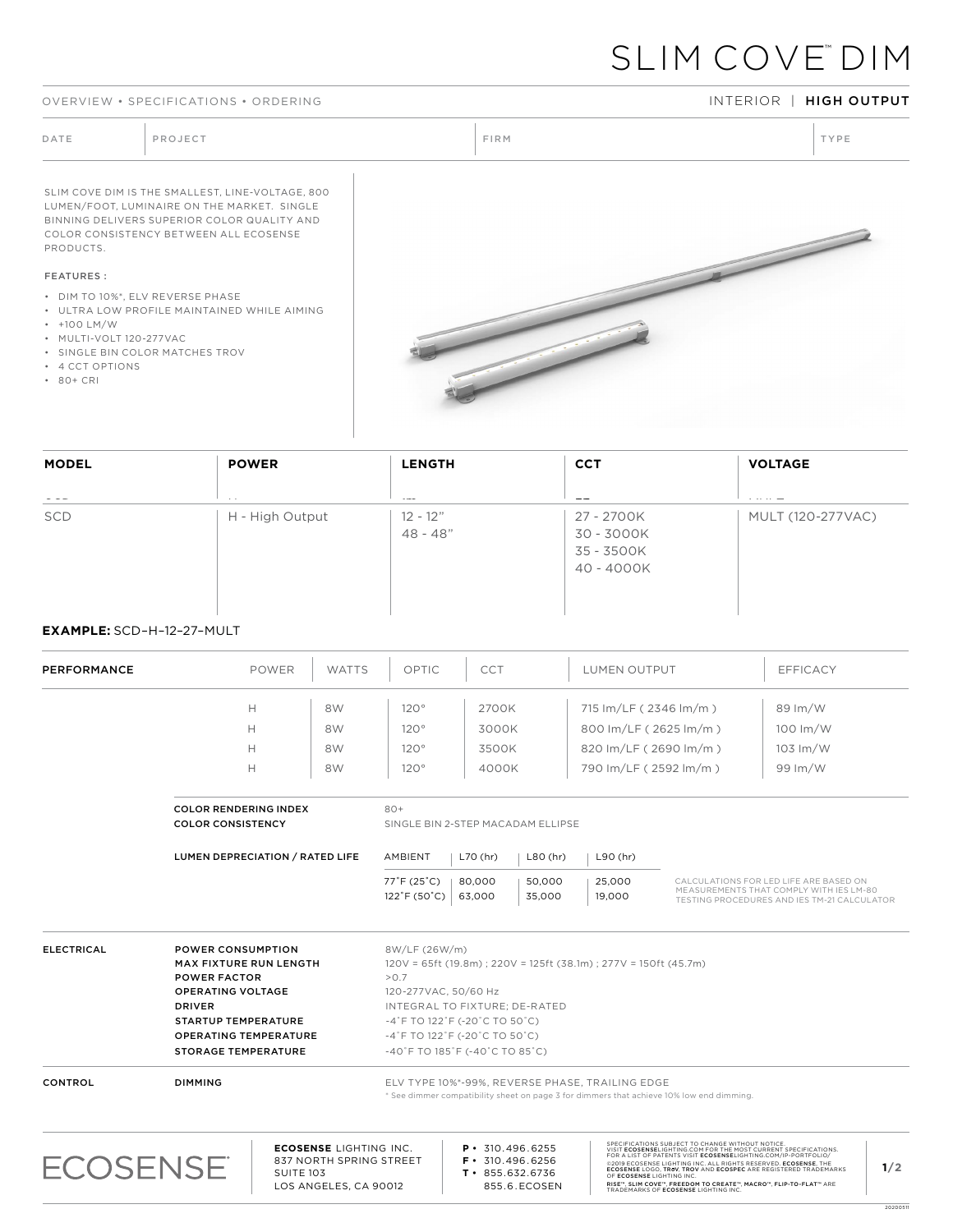# SLIM COVE™ DIM

## OVERVIEW • SPECIFICATIONS • ORDERING INTERIOR | HIGH OUTPUT

20200511

| DATE                                                                                                                                             | PROJECT                                                                                                           |                                                                                                                         |                                        | FIRM                                                                                                                                                                                                                                                                                                                                                                                                          |                                                           |                                                                                                                                                                                                                                                                           |                                           |                                                                | TYPE                                                                                                                            |                            |
|--------------------------------------------------------------------------------------------------------------------------------------------------|-------------------------------------------------------------------------------------------------------------------|-------------------------------------------------------------------------------------------------------------------------|----------------------------------------|---------------------------------------------------------------------------------------------------------------------------------------------------------------------------------------------------------------------------------------------------------------------------------------------------------------------------------------------------------------------------------------------------------------|-----------------------------------------------------------|---------------------------------------------------------------------------------------------------------------------------------------------------------------------------------------------------------------------------------------------------------------------------|-------------------------------------------|----------------------------------------------------------------|---------------------------------------------------------------------------------------------------------------------------------|----------------------------|
| PHYSICAL                                                                                                                                         | <b>DIMENSIONS</b><br>HOUSING/LENS<br>WEIGHT<br><b>CONNECTORS</b><br><b>ENVIRONMENT</b><br><b>MOUNTING OPTIONS</b> |                                                                                                                         |                                        | W 1.6" x H 1.16" x L 12"/48"; (41.6mm x 29.5mm x 304.7mm/1201mm)<br>EXTRUDED POLYCARBONATE HOUSING AND LENS<br>$0.313$ lbs / 0.141kg (1ft) / 01.113lbs / 0.504kg (4ft)<br>INTEGRAL MALE/ FEMALE CONNECTORS<br>INDOOR . ETL CERTIFIED FOR DRY/DAMP LOCATIONS IP40 AND IMPACT RATED AT IK07<br>INCLUDES EASY TO INSTALL MOUNTING CLIPS THAT ALLOW 50 DEGREE ADJUSTABILITY<br><b>NOT FOR USE IN CURVED COVES</b> |                                                           |                                                                                                                                                                                                                                                                           |                                           |                                                                | MOUNTING TRACK MUST BE USED FOR ALL INVERTED APPLICATIONS, ORDER SEPARATELY                                                     |                            |
| <b>FIXTURE RATING &amp;</b><br><b>CERTIFICATIONS</b>                                                                                             | CE, ETL CERTIFIED<br>RoHS COMPLIANT<br><b>ENERGY STAR COMPLIANT</b>                                               |                                                                                                                         | *48" Fixture is<br><b>NOT CE Rated</b> | Interte                                                                                                                                                                                                                                                                                                                                                                                                       | Roh                                                       |                                                                                                                                                                                                                                                                           | <b>IP40 IK07</b>                          |                                                                |                                                                                                                                 |                            |
| <b>LIMITED WARRANTY</b>                                                                                                                          | 5 YEARS                                                                                                           |                                                                                                                         |                                        |                                                                                                                                                                                                                                                                                                                                                                                                               |                                                           |                                                                                                                                                                                                                                                                           |                                           |                                                                |                                                                                                                                 |                            |
| <b>WIRING OPTIONS (UNIVERSAL) 120-277VAC</b>                                                                                                     |                                                                                                                   |                                                                                                                         |                                        |                                                                                                                                                                                                                                                                                                                                                                                                               |                                                           |                                                                                                                                                                                                                                                                           |                                           |                                                                |                                                                                                                                 |                            |
| <b>0-10V CONTROL OPTIONS</b><br>All products come standard with ELV dimming capabilities. 0-10V Control options required for operation at 0-10V. |                                                                                                                   |                                                                                                                         |                                        |                                                                                                                                                                                                                                                                                                                                                                                                               |                                                           |                                                                                                                                                                                                                                                                           |                                           |                                                                |                                                                                                                                 |                            |
| <b>OPTIONAL ACCESSORIES</b>                                                                                                                      |                                                                                                                   |                                                                                                                         |                                        |                                                                                                                                                                                                                                                                                                                                                                                                               |                                                           |                                                                                                                                                                                                                                                                           |                                           |                                                                |                                                                                                                                 |                            |
| Mounting                                                                                                                                         |                                                                                                                   |                                                                                                                         |                                        |                                                                                                                                                                                                                                                                                                                                                                                                               | PARTS NEEDED.                                             |                                                                                                                                                                                                                                                                           |                                           |                                                                | THAT ARE INCLUDED WITH THE FIXTURES CLIP INTO THE TRACK. NO ADDITION                                                            |                            |
|                                                                                                                                                  |                                                                                                                   |                                                                                                                         |                                        |                                                                                                                                                                                                                                                                                                                                                                                                               |                                                           | 2 PACKS WHEN MOUNTING 48" FIXTURES INVERTED                                                                                                                                                                                                                               |                                           |                                                                |                                                                                                                                 |                            |
| <b>Snap-on Lenses</b>                                                                                                                            |                                                                                                                   |                                                                                                                         |                                        |                                                                                                                                                                                                                                                                                                                                                                                                               |                                                           |                                                                                                                                                                                                                                                                           |                                           |                                                                |                                                                                                                                 |                            |
| <b>Wire Box</b>                                                                                                                                  |                                                                                                                   |                                                                                                                         |                                        |                                                                                                                                                                                                                                                                                                                                                                                                               | FIXTURE TO THE OTHER                                      |                                                                                                                                                                                                                                                                           |                                           |                                                                | CONDUIT FITTING CAN ATTACH DIRECTLY TO THE BOX ON ONE END AND THE                                                               |                            |
|                                                                                                                                                  |                                                                                                                   | ┌⊼                                                                                                                      |                                        | 12.00in [304.7mm]<br>48.00in [1219.1mm]                                                                                                                                                                                                                                                                                                                                                                       |                                                           | ┌⊼                                                                                                                                                                                                                                                                        |                                           |                                                                |                                                                                                                                 |                            |
|                                                                                                                                                  | $\Box$<br>$\Box$                                                                                                  | $\Box$<br>$\Box$<br>$\Box$                                                                                              | $\Box$<br>$\Box$                       | $\Box$<br>$\Box$                                                                                                                                                                                                                                                                                                                                                                                              | $\Box$<br>o                                               | $\Box$<br>$\Box$                                                                                                                                                                                                                                                          | $\Box$<br>$\Box$                          | $\Box$                                                         |                                                                                                                                 |                            |
| 1.16in<br>[29.4mm]<br>1.44in<br>Fixture<br>36.5mm<br>1.55in<br>[39.4mm]                                                                          | $\emptyset$ 1.06in<br>27mm<br>ECOSENSE<br>$120^{\circ}$                                                           | 1.20in<br>(၀)<br>[30.5mm]<br>1.44in<br><b>Fixture with</b><br>$ 36.5$ mm<br><b>Frosted Lens</b><br>1.55in<br>$ 39.5$ mm | $\emptyset$ 1.14in<br>29mm<br>ECOSENSI | 1.22in<br>$ 31$ mm<br>Fixture<br>with Track                                                                                                                                                                                                                                                                                                                                                                   | 1.58in<br>[40.2mm]<br>1.63in<br>$ 41.3$ mm<br>$120^\circ$ | <b>COSENSE</b>                                                                                                                                                                                                                                                            | $\emptyset$ 1.06in<br>26.9mm<br>and Track | 1.26in<br> 32mm <br><b>Fixture with</b><br><b>Frosted Lens</b> | ECOSENS<br>1.58in<br>40.2mm<br>1.63in<br>$ 41.3$ mm                                                                             | $\emptyset$ 1.14in<br>29mm |
|                                                                                                                                                  |                                                                                                                   | 120° x 120°                                                                                                             |                                        |                                                                                                                                                                                                                                                                                                                                                                                                               |                                                           |                                                                                                                                                                                                                                                                           |                                           |                                                                |                                                                                                                                 |                            |
| <b>ECOSENSE</b>                                                                                                                                  |                                                                                                                   | <b>ECOSENSE</b> LIGHTING INC.<br>837 NORTH SPRING STREET<br><b>SUITE 103</b><br>LOS ANGELES, CA 90012                   |                                        | 310.496.6255<br>р٠.<br>$F \cdot 310.496.6256$<br>$T \cdot 855.632.6736$<br>855.6.ECOSEN                                                                                                                                                                                                                                                                                                                       |                                                           | VISIT ECOSENSELIGHTING.COM FOR THE MOST CURRENT SPECIFICATIONS.<br>FOR A LIST OF PATENTS VISIT ECOSENSELIGHTING.COM/IP-PORTFOLIO/<br>OF ECOSENSE LIGHTING INC<br>RISE™, SLIM COVE™, FREEDOM TO CREATE™, MACRO™, FLIP-TO-FLAT™ ARE<br>TRADEMARKS OF ECOSENSE LIGHTING INC. |                                           | SPECIFICATIONS SUBJECT TO CHANGE WITHOUT NOTICE                | @2019 ECOSENSE LIGHTING INC. ALL RIGHTS RESERVED. ECOSENSE, THE ECOSENSE LOGO, TROV, TROV AND ECOSPEC ARE REGISTERED TRADEMARKS | 2/2                        |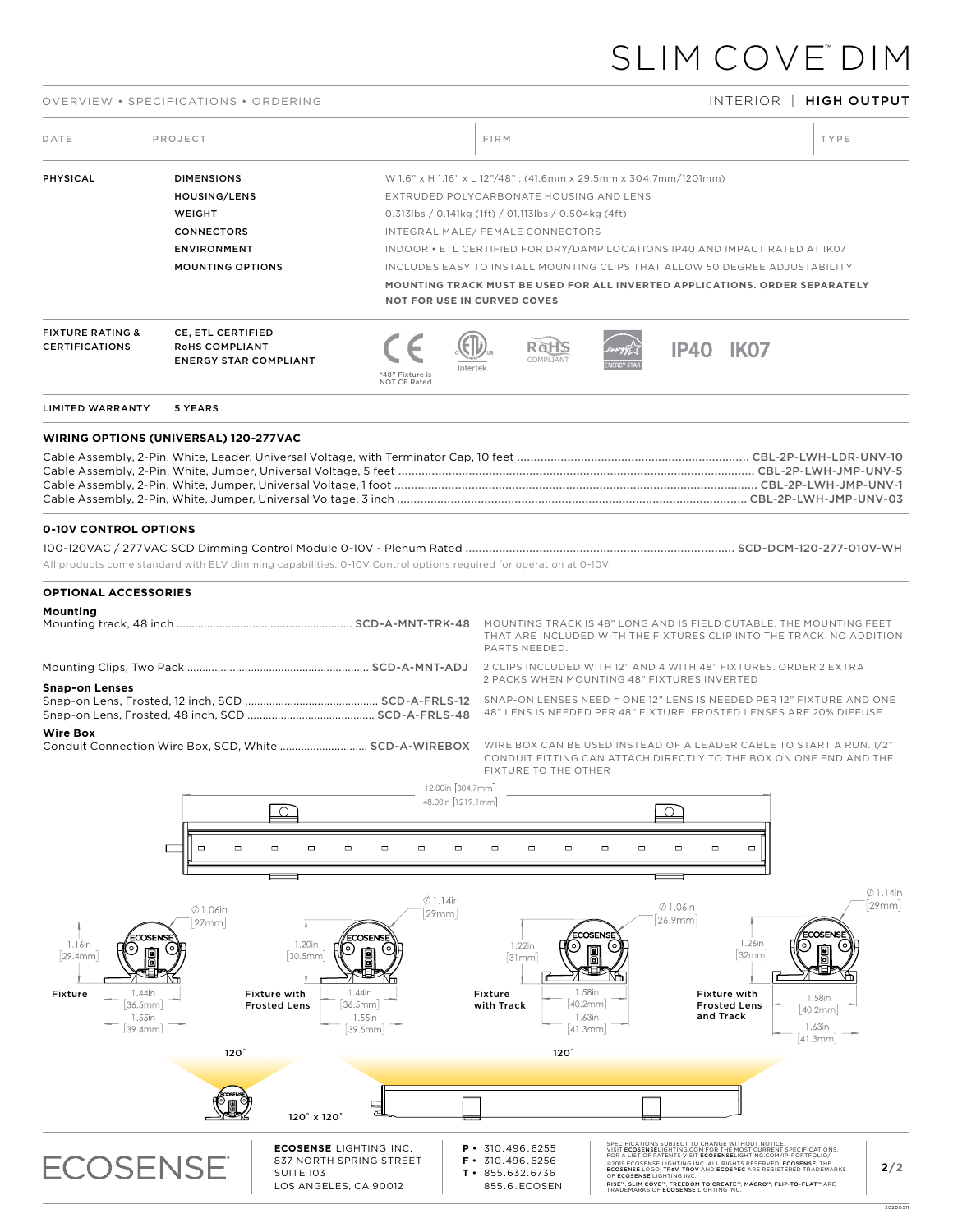# SLIM COVE™ DIM

### OVERVIEW • SPECIFICATIONS • ORDERING INTERIOR INTERIOR | HIGH OUTPUT

DATE PROJECT PROJECT PRODUCT PRODUCT PROJECT PRODUCT PRODUCT PRODUCT PRODUCT PRODUCT PRODUCT PRODUCT PRODUCT PRODUCT PRODUCT PRODUCT PRODUCT PRODUCT PRODUCT PRODUCT PRODUCT PRODUCT PRODUCT PRODUCT PRODUCT PRODUCT PRODUCT P

# ELV

| Dimmer<br>Manufacturer    | Dimmer<br><b>Model Number</b>       | Voltage        | Lumen Output %<br>@ Minimum<br><b>Dimmer Setting</b> |
|---------------------------|-------------------------------------|----------------|------------------------------------------------------|
|                           | Skylar SELV-300P                    | 120VAC         | 10%                                                  |
|                           | Maestro MAELV-600                   | 120VAC         | 15%                                                  |
|                           | Nova NTELV-600 & NTELV-300          | 120VAC         | 19%                                                  |
|                           | Diva DVELV-300P                     | 120VAC         | 10%                                                  |
| Lutron                    | Grafik eye w/PHPM-PA-DV             | 120VAC         | 1%                                                   |
|                           | Grafik eye w/PHPM-PA-DV             | 277VAC         | 10%                                                  |
|                           | Verti VTELV-600M                    | 120VAC         | 17%                                                  |
|                           | RadioRA 2 RRD-6NA                   | 120VAC         | 5%                                                   |
|                           | RadioRA2 RRD-10ND-HW                | 120VAC         | 25%                                                  |
|                           | Contour CTELV-303                   | 120VAC         | 11%                                                  |
|                           | Rania RSNU-452B-FAW-M               | 230VAC         | 25%                                                  |
| Crestron                  | Cameo Wall Box CLW-DELVEX-P         | 120VAC         | 15%                                                  |
|                           | LMRC-221 with Lutron PHPM           | 120VAC         | 1%                                                   |
|                           | LMRC-221 with Lutron PHPM           | 277VAC         | 25%                                                  |
| Legrand                   | LMRC-211 with EcoSense LDCM         | <b>120 VAC</b> | 3%                                                   |
| (Wattstopper & Vantage)   | LMRC-211 with EcoSense LDCM         | 277 VAC        | 30%                                                  |
|                           | Wattstopper SDMLV-603               | <b>120 VAC</b> | 1%                                                   |
|                           | Monet MNE-04                        | 120VAC         | 20%                                                  |
| Leviton                   | Renoir II AWSMT-EBW                 | 230VAC         | 5%                                                   |
|                           | Renoir II AWSMT-EBW                 | 277VAC         | 5%                                                   |
| Eaton                     | Accell AL AAL06-C1                  | 120VAC         | 40%                                                  |
| <b>Schneider Electric</b> | Clipsal KB31RD400                   | 230VAC         | 12%                                                  |
| <b>Helvar</b>             | DIGIDIM 454 Transistor Dimmer       | 230VAC         | 16%                                                  |
|                           | DIGIDIM 452 Universal Dimmer Module | 230VAC         | 30%                                                  |

# 0-10V to ELV

| Dimmer<br>Manufacturer | Dimmer<br><b>Model Number</b> | Voltage | Lumen Output |
|------------------------|-------------------------------|---------|--------------|
|                        | SCD-DCM                       | 120VAC  | 10%          |
|                        | SCD-DCM                       | 230VAC  | 25%          |
|                        | SCD-DCM                       | 277VAC  | 35%          |
| Ecosense               |                               |         |              |
|                        | LDCM-PL                       | 120VAC  | 3%           |
|                        | LDCM-PL                       | 230VAC  | 18%          |
|                        | LDCM-PL                       | 277VAC  | 30%          |



20200511